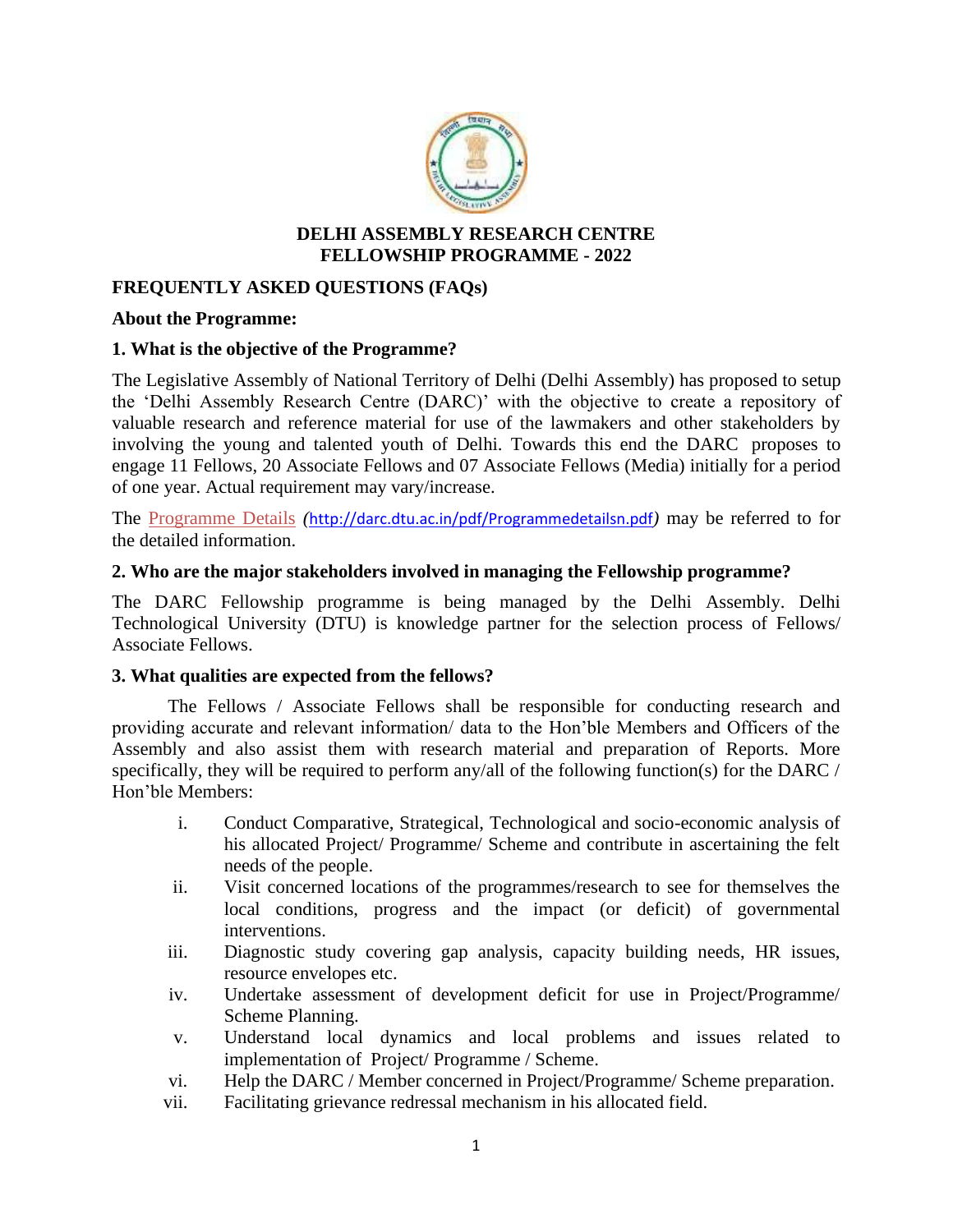- viii. Interact with organizations/NGOs involved in issues like awareness generation on entitlements like Food Security Act, Employment Guarantee Act, RTE etc.
- ix. Suggest measures to promote the agenda of inclusive development especially for vulnerable sections like poor, women, children, dalits, minorities, etc., through different community organizations.
- x. Suggest measures to help community and administration in objective selection of beneficiaries under various programs and eliminating the possibilities of duplicate/fake/unauthorized beneficiaries etc.
- xi. Suggest measures to promote community based monitoring tools like Social Audit, surveys etc.
- xii. Undertake action-research to discover more appropriate ways of doing things at various level of administration/Assembly.
- xiii. Design and recommend innovative projects. Fellows/Associate Fellows may undertake innovative projects to translate some of their innovative ideas into ground action that have direct implication on the lives of the poor.
- xiv. Study the prevailing practice and procedure in legislatures world-wide and suggest improvements for quality deliberations in Assembly and Committee proceedings.
- xv. Any Other department/project/programme/scheme specific functions that may be assigned from time to time.

# **4. What is the tenure of the Fellowship/Associate Fellowship?**

A maximum tenure of two years, initially one year and extendable for the next year based on the performance of the individual, and subject to mutual acceptance, will be allowed for Fellows / Associate Fellows.

# **5. What is the total number of seats available in the Fellowship/ Associate Fellowship Programme?**

11 Fellows, 20 Associate Fellows and 07 Associate Fellows (Media) will be engaged initially. Actual requirement may vary/increase.

### **6. What are the eligibility criteria for the Programme:**

### **The eligibility criteria are as follows:**

**a. Age:** Between 21 and 35 years of age as on 01.01.2022 (i.e should be born on or after 01.01.1987 and on or before 31.12.2001)

### **b. Education Qualification for Fellows:**

- Doctorate/Ph.D with one year full time experience. **OR**
- Post Graduate with minimum 50 % of marks (or equivalent CGPA) with minimum 02 (two) years full time work experience. (Professionals such as MBBS, LLB etc., with minimum 5 year course of study after 12<sup>th</sup> Class will be considered as Post Graduates). **OR**
- Professionals like Chartered Accountants, Architects, Company Secretaries etc,. who are registered with their respective professional bodies shall be eligible for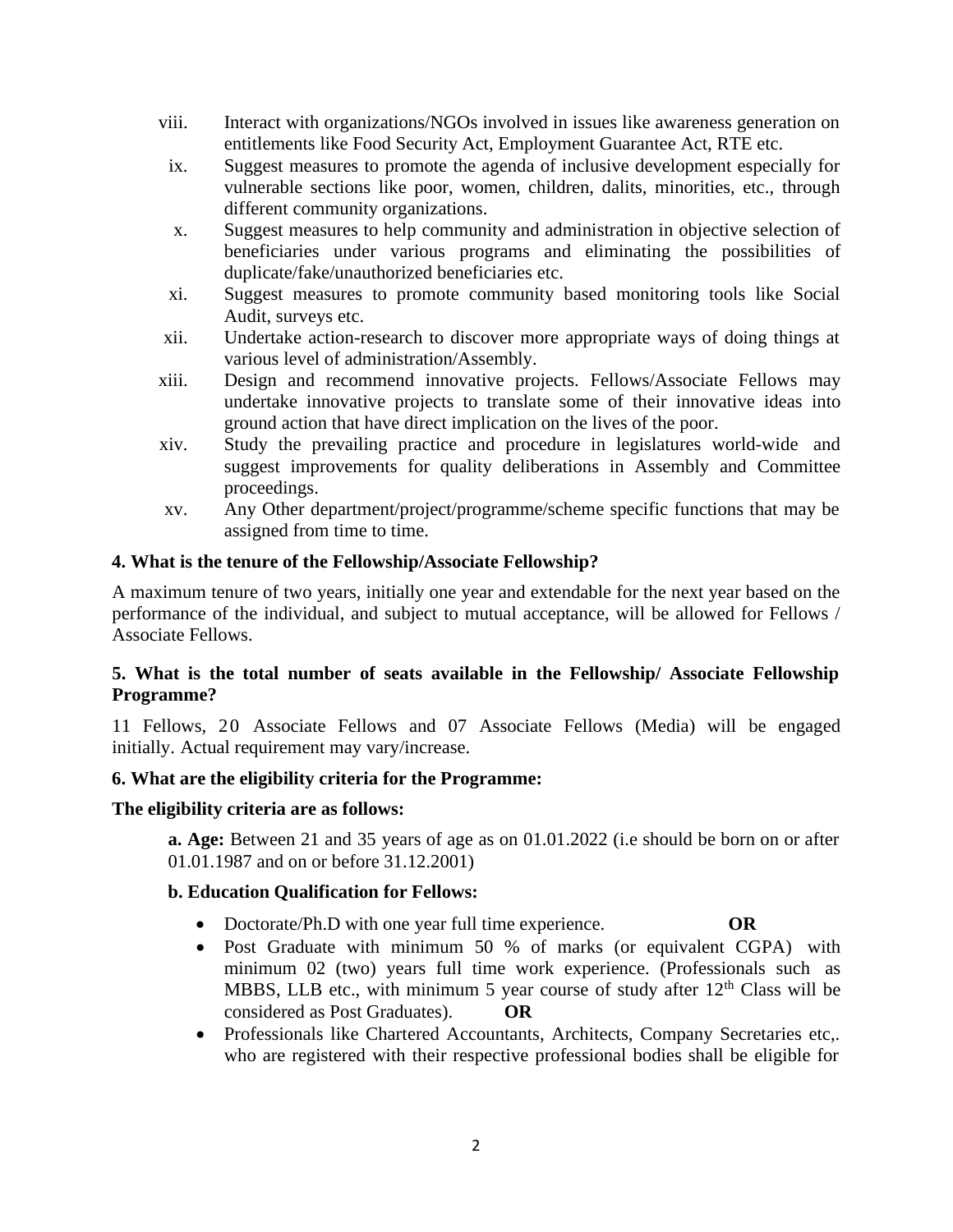Fellowship if they have minimum of 02 (two) years of post-registration work experience. **OR**

• Graduate with minimum 50 % of marks (or equivalent CGPA) with minimum 04(four) years full time work experience.

# **c. Education Qualification for Associate Fellows:**

- Post Graduate with minimum 50 % of marks (or equivalent CGPA). (Professionals such as MBBS, LLB etc., with minimum 05 (five) years course of study after 12th Class will be considered as Post Graduates). **OR**
- Professionals like Chartered Accountants, Architects, Company Secretaries etc, who are registered with their respective professional bodies. **OR**
- Graduate with minimum 50 % of marks (or equivalent CGPA) with minimum one year of full time work experience.

# **d. Education Qualification for Associate Fellows (Media):**

- Post Graduate Degree or Diploma in Mass Communication or Journalism with minimum 50 % of marks. **OR**
- Graduate in Mass Communication or Journalism with minimum 50 % of marks (or equivalent CGPA) with minimum one year of full time work experience.

### **e. Desirable Qualification:**

- Work/Research experience in related fields
- Leadership role in school/college/workplace
- Excellence in extracurricular activities like art, culture and sports
- Track record of public service
- Good oral and written communication skills
- Good computer skills

**Note: Candidates have to clearly mention whether the work experience is full time paid work or voluntary work along with the dates. They have to furnish the original experience certificates at the time of interview. Self employed candidates will have to submit their Income Tax Returns as proof of their experience.**

**f. Character and antecedents:** Candidates convicted or with pending criminal cases shall not be considered and Candidates are required to submit an undertaking to this effect. The Delhi Assembly shall be sending the particulars of the selected candidates to the Police authorities for verification.

### **Programme Related:**

# **7. As a Fellow/Associate Fellow who will I report to?**

All Fellows/ Associate Fellows will work directly under the supervision of the Advisor to the Hon'ble Speaker / Hon'ble Members/ Chairpersons of House Committees/ Officers of Delhi Assembly, depending on the tasks entrusted to them.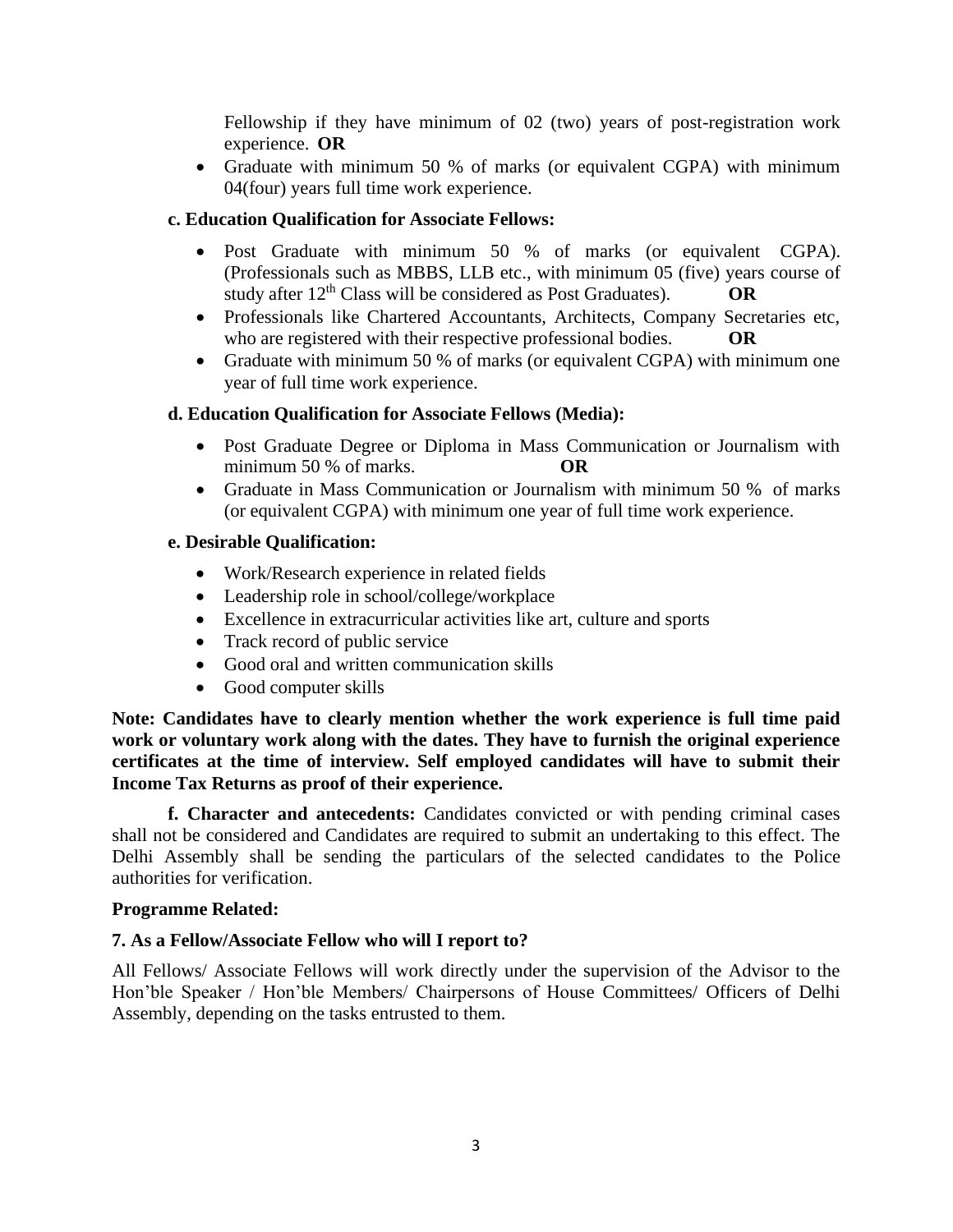# **8. What kinds of projects will the Fellows/Associate Fellows work on?**

While each Fellow/Associate Fellow will receive a specific assignment at the start of the Fellowship programme, it is expected that they will also contribute to other ongoing activities and initiatives of the DARC, as and when needed. Primarily they shall be assigned work on the following subjects/ areas:

- 1. Art, Culture, Sports and Tourism
- 2. Education & Skill development
- 3. Environment
- 4. Finance and Taxation
- 5. Health Sector
- 6. Human Resources and Reforms in Government Departments
- 7. Information Technology
- 8. Law and Public Safety
- 9. Legislative Practices
- 10. Municipal functions and Local Bodies
- 11. Power and Water Sector reforms
- 12. Social Welfare measures and Women Empowerment
- 13. Trade, Commerce and Industries and Agriculture Reforms
- 14. Transport and Traffic management
- 15. Urban Planning and Public works
- 16. Constituency Related Works

### **9. What deliverables are Fellows/Associate Fellows responsible for?**

Based on the activities assigned by their supervisors, the Fellows will be required to produce several outputs (project notes, research related inferences, opinions, reports, presentations etc.) through the programme. They will also be required to make regular presentations to concerned stakeholders and update them on the projects.

### **10. What will be the remuneration provided to Fellows/Associate Fellows?**

A consolidated sum of Rs.1,00,000 (Rupees One Lakh Only) per month to Fellows and Rs. 60,000 per month (Rupees Sixty Thousand Only) to Associate Fellows shall be provided in the form of Stipend.

### **11. What qualities are you looking for in Fellows/Associate Fellows?**

The Fellows/ Associate Fellows should have a clear interest, aptitude and commitment to public service. They shall be working in close coordination with the Hon'ble MLAs and officers of the Assembly Secretariat as well as various Departments. They should possess the zeal and ability to conduct research and providing accurate and relevant information/ data to the Hon'ble Members and Officers of the Assembly and also assist them with resource material and drafting of Reports. Fellows/Associate Fellows are also required to demonstrate leadership skills and initiative drive throughout the programme. They should also possess structured thinking, writing skills problem solving attitude and the ability to effectively communicate with diverse stakeholders. For more details on the minimum eligibility criteria and desired criteria for the Fellows and Associate Fellows, please refer to the section Selection Criteria.

# **Fellows Associate Fellows**

- 1. For constituency related works
- 2. To assist the Assembly Secretariat in Legislation work, Committee work and Information Technology.
- 3. Associate Fellows (Media) to assist in subjects related to Media, Advertisement, and Public Relations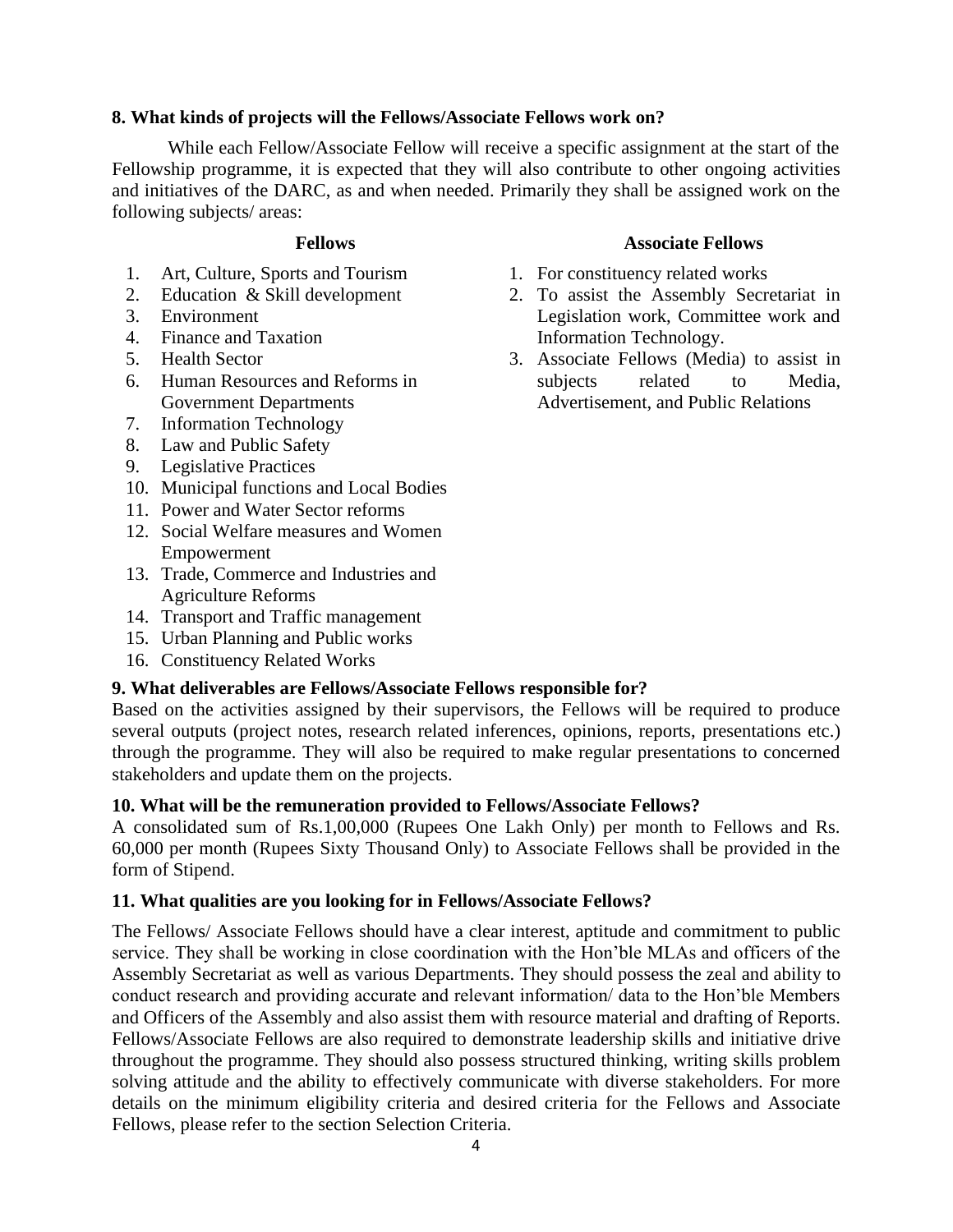# **12. Is there a provision of training of fellows?**

Selected Fellows / Associate Fellows will undergo a structured induction programme over the first two weeks where they will get inputs on Government Structure, its functioning, existing policy and laws, effective communication, leadership, conflict resolution, working with communities, basics of monitoring and evaluation, legislative processes, committee system etc, constituency development fund, etc. Lectures will be delivered by subject experts and experienced personnel in various fields.

Follow-up training sessions will also be periodically scheduled during the course of the fellowship.

# **13. Is there a provision for mentorship of fellows?**

The Hon'ble Speaker, Advisor to the Hon'ble Speaker and the Secretary (Delhi Assembly) will act as Programme Mentor of the Fellows/ Associate Fellows depending on the tasks assigned to them.

# **14. Are there any circumstances under which Delhi Assembly can terminate the Fellowship/Associate Fellowship before 2 years?**

The Fellows/Associate Fellows will be on probation for the first three months, and only after successful completion of activities in the probation period, the Fellows/Associate Fellows will be allowed to continue for the full length of the programme, else the fellowship will be terminated. An annual performance appraisal will be conducted at the end of the first year of the programme, and only if the performance is satisfactory, the Fellows/Associate Fellows will be allowed to continue into the second year of the Programme.

The Fellows/ Associate Fellows can be terminated on the following grounds:

- a) On the failure of joining the programme within the prescribed time or unauthorised absence of five continuous working days.
- b) If at any later stage, it is known that the candidate has secured the Fellowship/ Associate Fellowship by misrepresenting or suppressing of any fact.
- c) If found to be responsible for any act of indiscipline or misconduct or of moral turpitude.
- d) One month prior notice by the Fellow/Associate Fellow for premature termination of his deployment
- e) In case of failure to give notice, the candidate will be liable to refund one month's stipend paid to him.

# **15. What future career paths are open to Fellows/Associate Fellows?**

The Delhi Assembly Research Centre Fellowship/Associate Fellowship programme aims to provide skills related to organizational management, communication, problem-solving, people management and resourcefulness, which are valuable across all sectors. After completing the programme, candidates will have access to a plethora of opportunities in the policy and development sector. The fellowship will prepare professionals to contribute to public service. Furthermore, the experience will also prepare candidates for pursuing professional and academic opportunities in their domains.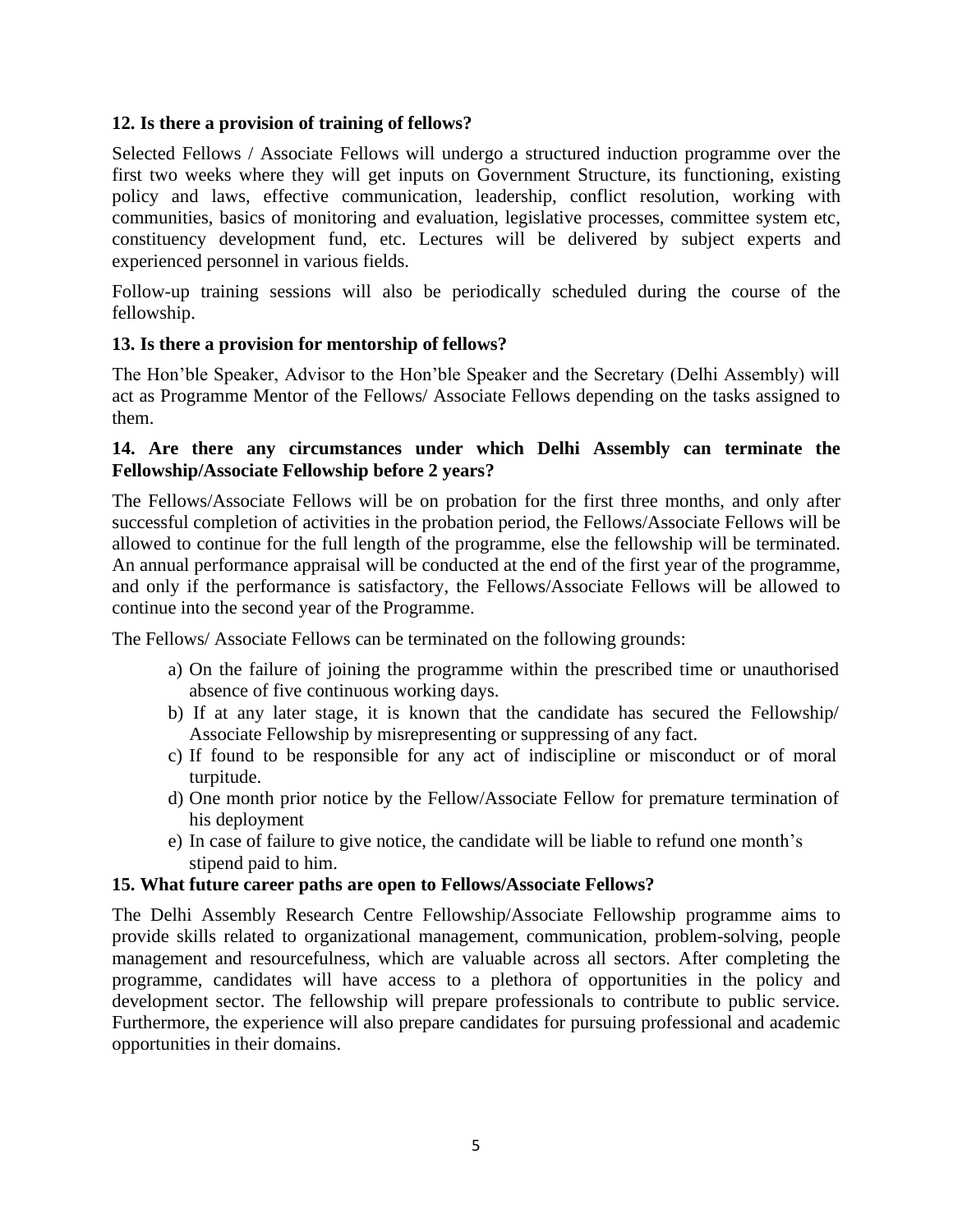# **Application Related**

# **16. If I can't apply to the fellowship/Associate Fellowship now, can I apply at a later date?**

Failure to apply within the stipulated timeline will lead to non-acceptance of your application.

# **17. Can I apply for both Fellow and Associate Fellow position?**

No, each candidate can apply for only one position - either Fellow or Associate Fellow or Associate Fellow (Media). In case an applicant applies for more than one positions he/ she will be considered only for the position of Fellowship provided he/she fulfills all the other eligibility requirements. If a candidate applies for Associate Fellow and Associate Fellow (Media) he/ she shall be considered only for the position of Associate Fellow (Media)

# **18. How many stages will the selection process comprise of?**

There will be a two-stage selection process to comprehensively assess the qualities of incoming candidates:

**Stage 1: Screening / Shortlisting of Online Application:** The first round of SHORTLISTING will be done based on academic and professional qualifications of the applicants, and their responses to personal statement question in the online application. Candidates will be evaluated on criteria such as academic performance, credibility of institution, total years and relevance of work experience, and motivation for the Fellowship programme. Only short-listed candidates will be contacted for the interview round.

- Essay should be minimum 250 words and maximum 300 words only.
- Resume to be attached with the application should not exceed 2 pages.
- Portion of Resume/Essay exceeding the above word/page limit will not be evaluated.

**Stage 2: Personal Interview:** The final round will consist of a face-to-face interview with a panel comprising experts from academia and civil society and officers. Candidates will be interviewed either in-person in Delhi (preferred) or through video conferencing.

# **19. How can I save the application form?**

The online application is designed to let you work at your own pace on different sections of the application before you submit the final version. Please remember to click on the 'Save and Proceed' section every time you move on to a new section. In case you wish to save the section without having finished it, click on 'Save'. Your application will be reviewed only once you click on the 'Submit Application' button post completing the last section.

For your convenience a 'sample application form' is also available which may be downloaded and printed for reference.

# **20. What are the application deadlines / timelines?**

The last date for submission of the application is  $08<sup>th</sup>$  January, 2022, 11:59 PM IST. Late applications will not be accepted or reviewed. The date of announcement of First Shortlist / Interviews / Announcement of Final List shall be published in due course. You are advised to visit our site regularly.

To avoid server traffic and potential delays, we encourage candidates to submit their applications as early as possible.